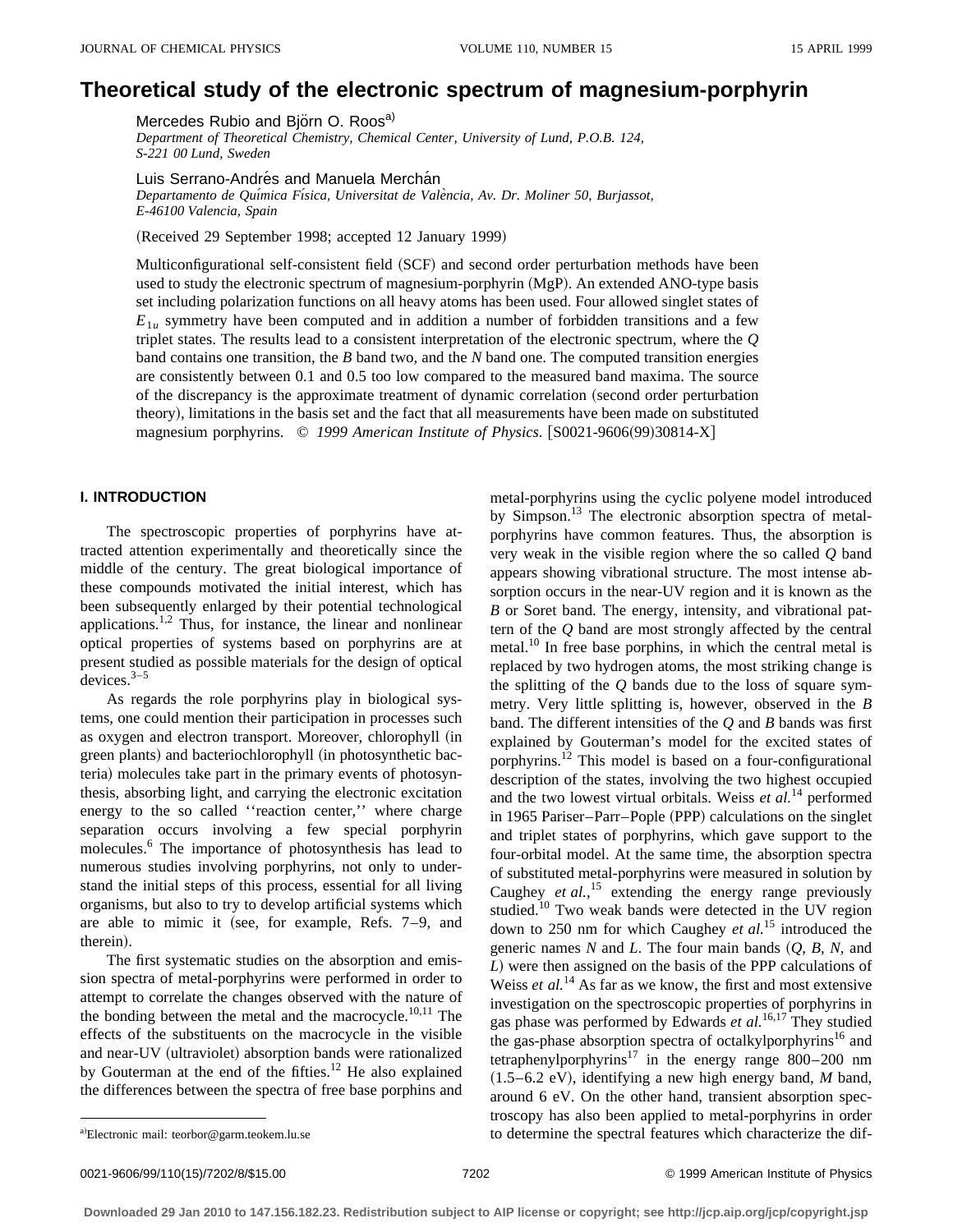ferent types of excited states ( $\pi \rightarrow \pi^*$ , charge transfer metalring, and metal  $(d,d)$  states).<sup>18</sup>

Many theoretical studies have been devoted to the excited states of porphyrins. A short review can be found in Ref. 19, which also reports a semiempirical CS INDO CI (configuration interaction) study of the electronic spectra of free base porphin, chlorin, and their magnesium derivates. As examples of how the interpretations of the electronic spectrum depend on the parameters used in the semiempirical approach, we could cite the study of McHugh *et al.*<sup>20</sup> These authors extended the previous PPP investigation carried out by Weiss *et al.*<sup>14</sup> A conclusive assignment for the *B* and higher energy bands of the electronic spectrum of free base porphin could not be provided from their results.<sup>20</sup> The interpretation of the near-UV and UV region has actually been matter of controversy until today. Thus, in general, theoretical studies agree in assigning the  $Q$  bands to two  $\pi$  $\rightarrow \pi^*$  electronic transitions qualitatively described within the four-orbital model, $^{12}$  which become degenerate in metalporphyrins due to the higher symmetry. The number of  $\pi$  $\rightarrow \pi^*$  states which are responsible for the *B* and *N* bands, however, has been debated. In particular, high level *ab initio* studies on the excited states of free base porphin (FBP), which only recently have been possible to perform, lead to different interpretations of the electronic spectrum.<sup>21–23</sup>

We have recently presented results from an investigation of the low-lying optically allowed valence excited states of FBP using multiconfigurational second-order perturbation ~CASPT2! theory and a split-valence plus polarization basis set. $^{23}$  According to our results, each band of the spectrum up to 4.5 eV  $(Q, B, N, \text{ and } L \text{ bands})$  is related to a pair of  $\pi$  $\rightarrow \pi^*$  states. The interpretation is consistent with the experimental spectrum but differs from the assignments proposed on the basis of other types of *ab initio* calculations.<sup>21,22</sup> For a detailed discussion see Ref. 23, which also includes a summary of the other *ab initio* studies performed on the excited states of FBP. Most of the *ab initio* studies have been focused on FBP since the molecule can be considered as the basic unit from which porphyrins and their analogs derive.

In order to obtain more insight about the spectroscopic properties of porphyrins, we have now also carried out a study of the excited states of magnesium-porphyrin. This molecule is the metal-porphyrin related to chlorophylls. Apart from the substitution on the macrocycle, chlorophylls have one of the pyrrole rings reduced by two hydrogen atoms. In spite of these differences, common features still remain in the electronic spectra. $24,25$  Therefore, the characterization of the electronic spectrum of magnesium-porphyrin  $(MgP)$  can contribute to a better understanding of spectra of chlorophylls. A detailed and conclusive assignment of the spectrum has not yet been achieved. As far as we know, two previous *ab initio* studies on the excited states of MgP have been reported.<sup>26,27</sup> Small basis sets have been used in these studies, as well as a quite limited treatment of the electron correlation in one of them. $^{26}$  In the present contribution, the CASPT2 method in combination with a basis set of splitvalence plus polarization quality has been used for the interpretation of the optical spectrum. In addition to the low-lying optically allowed valence excited states, the lowest forbidden

TABLE I. Symmetries of the  $\pi \rightarrow \pi^*$  states in the  $D_{4h}$  and  $D_{2h}$  symmetry groups.<sup>a</sup>

| Point group | $D_{4h}$                     | $D_{2h}$                        |  |
|-------------|------------------------------|---------------------------------|--|
|             | $A_{1g}$ , $B_{1g}$<br>$E_u$ | $A_{\rho}$<br>$B_{3u} + B_{2u}$ |  |
|             | $A_{2g}$ , $B_{2g}$          | $B_{1\rho}$                     |  |

<sup>a</sup>z axis is perpendicular to the molecular plane.

states have been considered, including the lowest triplet states. An assignment for the *Q*, *B*, and *N* bands is suggested, which is consistent with the experimental data and with the interpretation recently proposed for the electronic absorption spectrum of free base porphin.<sup>23</sup>

## **II. COMPUTATIONAL DETAILS**

Generally contracted basis sets of atomic natural orbital (ANO) type have been used, which have been built from  $Mg(13s8p3d)/C$ , N(10*s*6*p*3*d*)/H(7*s*) primitive sets.<sup>28</sup> The same contraction scheme C,N[3*s*2*p*1*d*]/H[2*s*] as in the study of free base porphi $n^{23}$  has been used in most calculations, together with the contraction  $[4s3p1d]$  for the magnesium atom.

An optimization of the geometry of the ground state of  $MgP$  was performed using density functional theory  $(DFT)$ at the B3PW91/6-31G\* level, assuming  $D_{4h}$  symmetry. The equilibrium geometry predicted is in line with the results from other studies based also on density functional theory where a lower symmetry was used in the optimization process.<sup>29,30</sup> The B3PW91/6-31G<sup>\*</sup> optimized geometry has been used in all calculations.

The low-lying states of MgP have been computed using multiconfigurational second order perturbation theory through the CASPT2 method, $31,32$  which has shown to be especially powerful for studies of electronic spectra.33,34 The reference wave function and the molecular orbitals are determined using the complete active space self-consistent field  $(CASSCF)$  method.<sup>35</sup> In the present study, the average CASSCF procedure has been used for all the states, except for the ground state. For technical reasons all calculations have been carried out in  $D_{2h}$  symmetry. The  $\pi$ -orbitals belong to the  $b_{1u}$  ( $a_{2u}$ ,  $b_{2u}$ ),  $b_{2g}$  ( $e_g$ ),  $b_{3g}$  ( $e_g$ ), and  $a_u(a_{1u}, b_{1u})$  irreducible representations of the  $D_{2h}(D_{4h})$ symmetry group, with the *z* axis perpendicular to the molecular plane. Symmetry restrictions were imposed in the CASSCF calculations in order to prevent mixing between molecular orbitals belonging to different  $D_{4h}$  representations. Table I shows the relation between the irreducible representations of the  $D_{4h}$  and  $D_{2h}$  symmetry groups that the  $\pi \rightarrow \pi^*$  states belong to. The investigation is mainly focused on the doubly degenerate  $E<sub>u</sub>$  states, which give rise to the optically allowed transitions. In most calculations only the  $B_{3u}$  component (see Table I) has been computed, since the same result was obtained in those cases where both components were considered. Therefore, the  $D_{4h}$  symmetry is expected to be preserved in all calculations, as test calculations have indicated. The 1s core orbitals were kept frozen in the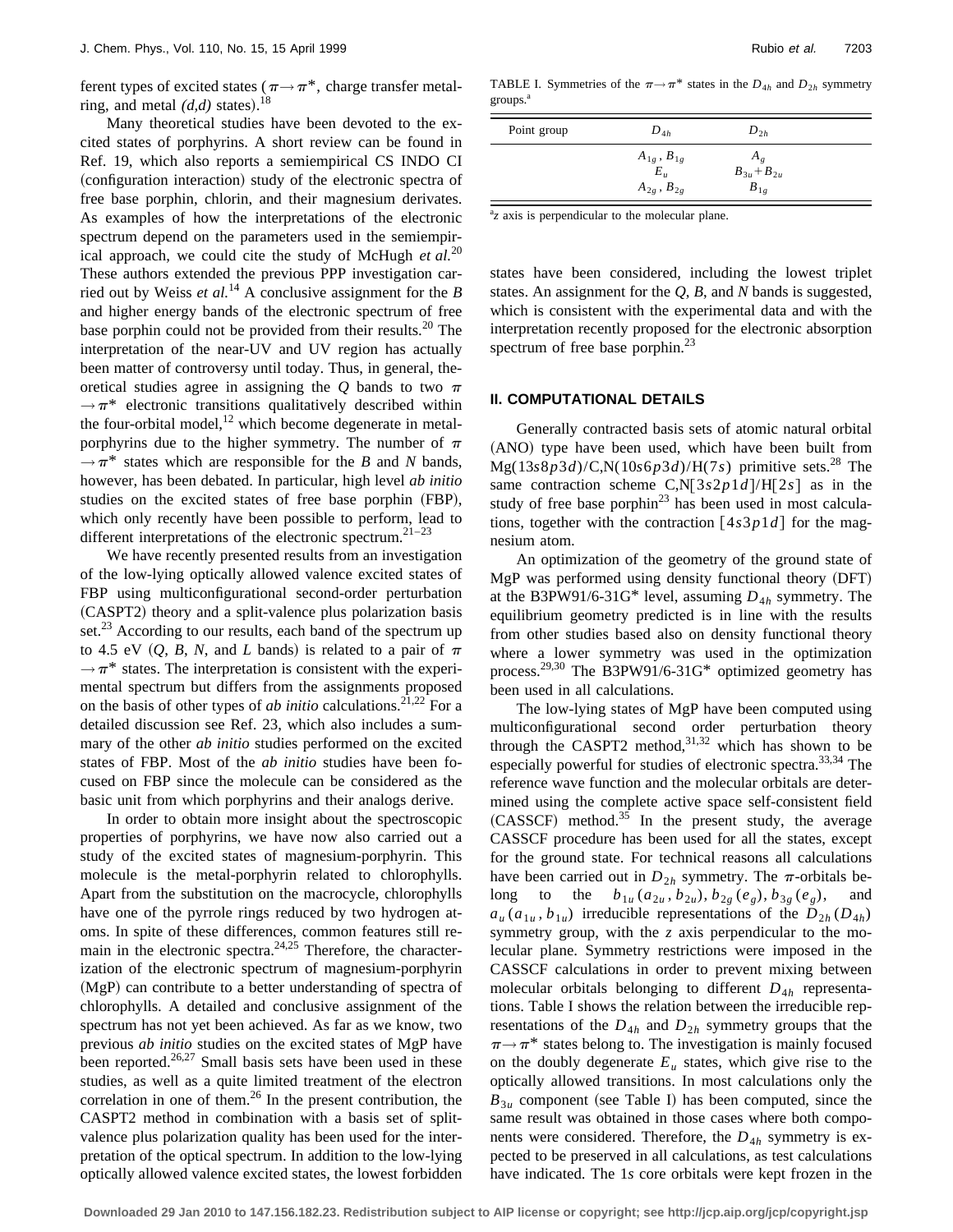TABLE II.  $\pi$ -active spaces used in the calculations of the ground and excited states of Mg-Porphyrin.

| $(klmn)^a$ | $O/E^b$ | $(CSF/determinants)^c$ |
|------------|---------|------------------------|
| (1111)     | 4/4     | 8/12                   |
| (4332)     | 12/16   | 17 865/61 235          |
| (4333)     | 13/18   | 36 022/127 975         |
| (4442)     | 14/16   | 537 705/2 254 521      |
| (4443)     | 15/18   | 1 430 940/6 263 425    |

 $^{a}(klmn)$  stands for the number of  $\pi$  orbitals in four of the irreducible representations of the  $D_{2h}$  point group ( $b_{1u}$ ,  $b_{2g}$ ,  $b_{3g}$ ,  $a_u$ ).

Number of orbitals/number of electrons.

<sup>c</sup>Number of configuration state functions (CSF) and determinants for the CASSCF wave function of the ground state.

form determined by the ground state Hartree–Fock (HF) wave function and the  $\sigma$  valence electrons were inactive, as well as the magnesium *2s* and *2p* electrons.

The  $\pi$ -system in MgP extends over twenty-four centers and includes twenty-six electrons. The inclusion of all the valence  $\pi$ -orbitals in the active space, which should be the simplest and most straightforward choice, when studying  $\pi$  $\rightarrow \pi^*$  electronic transitions, is therefore, not possible. However, since we are mainly concerned with the lower energy part of the spectrum, it seems feasible to treat some of the deepest  $\pi$ -orbitals as inactive and to move some of the weakly occupied orbitals to the virtual space. This way of proceeding is supported by the previous CASPT2 studies on free base porphin.<sup>23,36</sup>

In order to determine the stability of the computed excitation energies with respect to the active space chosen, several active spaces were used. The active space will be represented by means of the notation *O/E*, where the information separated by a slash corresponds to the number of active orbitals and the number of active electrons, respectively. A more detailed description is given in Table II, where it is shown how many orbitals of each symmetry form the active space. In order to provide an idea of the size of the calculations, Table II also includes the number of configuration state functions and determinants obtained for the CASSCF wave function of the ground state with the different active spaces. It should be emphasized here that the CASSCF wave function constitutes the reference function in the second order perturbation treatment where *all* the electrons, except the core, are correlated within the space spanned by the basis set.

The active space 4/4 contains the two highest occupied molecular orbitals, HOMO and  $HOMO-1$ , and the two lowest unoccupied molecular orbitals, LUMO and LUMO $+1$ , that is, the orbitals involved in the four-orbital model.<sup>12</sup> Although it has been clearly established that configurations involving orbitals outside the four-orbital model are important for the description of the states,  $36$  the 4/4 results are included here for the sake of comparison. The eight highest occupied molecular orbitals and the four lowest virtual form the active space 12/16, which has been selected on the basis of the HF orbital energies, as in previous studies of systems with a large number of valence  $\pi$ -orbitals.<sup>37,38</sup> Subsequent extensions of the active space have been based on the occupation numbers of the natural orbitals determined with the restricted active space  $(RAS)SCF$  method,<sup>39,40</sup> following the approach used in the first CASPT2 study of free base porphin.<sup>36</sup>

The RASSCF calculations involved all the valence  $\pi$ -orbitals, 25/26, (since the 3 $p_{\pi}$  orbital of the Mg atom was also considered) partitioning the active space as follows: Eleven orbitals in RAS1, where at most two holes are allowed, four in RAS2, corresponding to the active space 4/4 mentioned above, and ten in RAS3, with the occupation restricted to zero, one, or two. A state-average RASSCF calculation was performed for the optically allowed excited states. Based on these results, at most one occupied orbital and two virtual orbitals, those having the largest deviation from two (occupied) or zero (virtual) in their occupation numbers, were sequentially added to the active space 12/16, resulting in the active spaces  $13/18$ ,  $14/16$ , and  $15/18$  (see Table II). Thus, the largest active space used in the present study, 15/18, contains all the orbitals with occupation numbers in the interval 0.030–1.975 for any of the studied excited states.

The calculated excitation energies are referred to the ground state computed with the same active space as the excited state. The oscillator strengths were evaluated following the usual procedure:<sup>33</sup> Transition moments computed at the CASSCF level, by means of the CASSCF state interaction  $(CASSI)$  method,<sup>41</sup> and excitation energies estimated at the CASPT2 level.

The CASSCF/CASPT2 calculations have been performed with the MOLCAS-4 quantum chemistry software<sup>42</sup> on IBM RS/6000 workstations. The DFT package of the GAUSSIAN 94 program $43$  was used for the geometry optimization.

#### **III. RESULTS AND DISCUSSION**

We shall start this section considering the HF molecular orbital energies of the molecule since they constitute generally a good tool to get a first insight into the nature of the excited states. The HF energies and the symmetries (in the  $D_{4h}$  symmetry group) of the highest occupied and lowest virtual  $\pi$ -orbitals are shown in Fig. 1. The lowest oneelectron promotions related to the optically allowed  ${}^{1}E_u$ states are also indicated in Fig. 1.

The  $\pi$ -orbitals of MgP have a very small contribution coming from the magnesium atomic orbitals and keep similar to those of free base porphin. The orbital energies are of course affected by the Mg atom which causes, for instance, through the increased symmetry, the  $b_{2g}$  and  $b_{3g}$  orbitals to be degenerate. On the other hand, the net charge on the Mg atom is computed to be  $+1.10$  at the CASSCF level (independently of the active space used). Back donation from the macrocycle to the vacant *d* orbitals of the metal explains most of the deviation from the value  $+2$  expected for a  $Mg^{+2}-P^{-2}$  complex. The lower value for the first ionization potential of MgP in comparison with  $FBP<sup>44</sup>$  can be rationalized by the higher negative charge in the macrocycle and the increase of the HOMO energy.

As can be seen in Fig. 1, the HOMO and  $HOMO-1$ orbitals are close in energy and quite separated from the remaining occupied orbitals, with a computed gap of 2.7 eV. In addition, the two lowest virtual orbitals, which are degenerate, are low in energy. This structure is the basis for the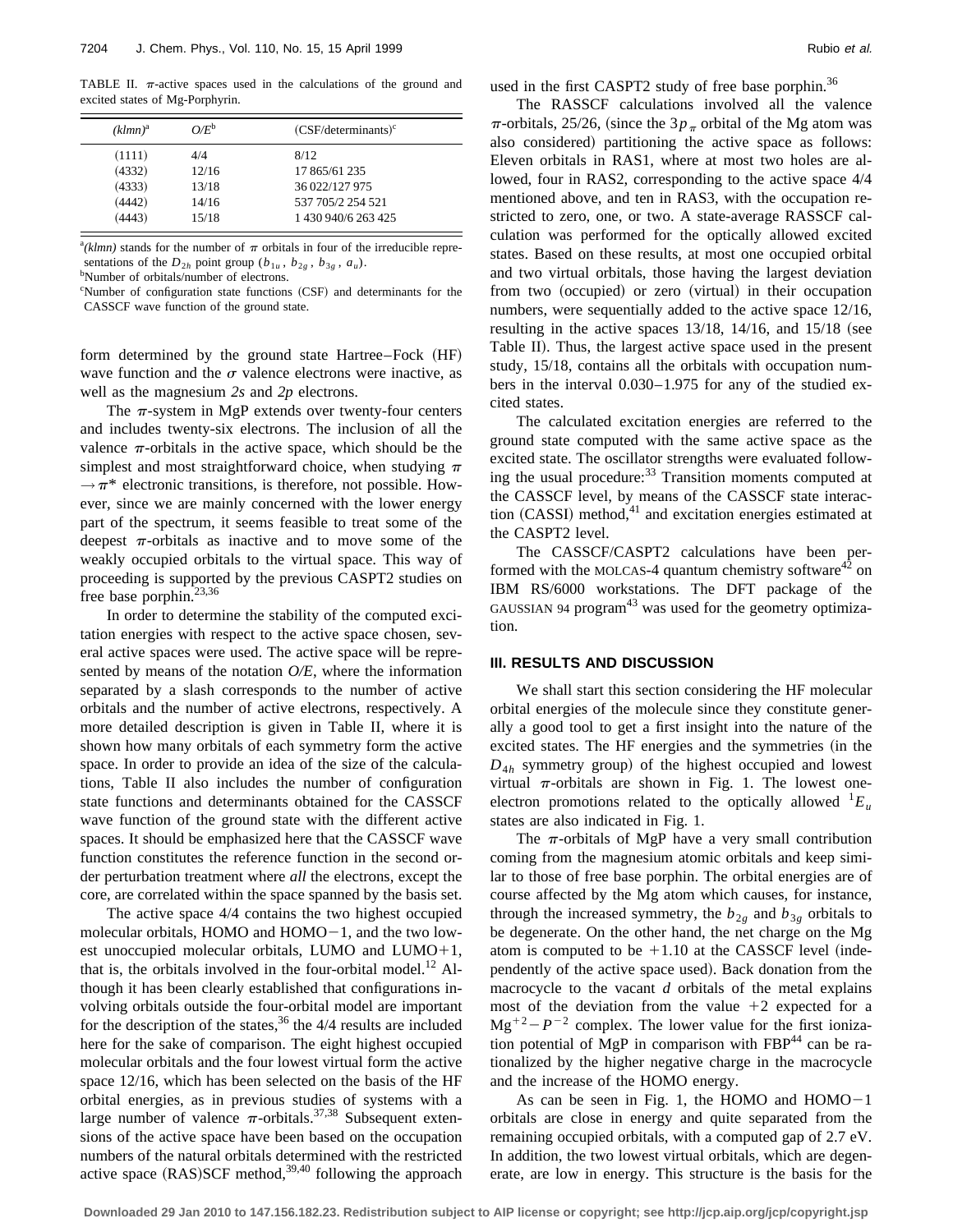

FIG. 1. HF orbital energies of the highest occupied and lowest virtual  $\pi$ -orbitals of magnesium-porphyrin and a schematic representation of the lowest transitions (the four-orbital model).

four-orbital model.<sup>12</sup> Within this model, there are two oneelectron promotions with similar energies: The excitations  $1a_{1u}$ →4*e<sub>g</sub>* and  $4a_{2u}$ →4*e<sub>g</sub>*. Considering the similar energies estimated for both excitations on the basis of the orbital energy differences, the two lowest excited states are expected to be mainly described by a linear combination of them. The ''minus'' combination has the lower energy and intensity, while the ''plus'' state is pushed up and carries most of the intensity. This qualitative description is, therefore, able to rationalize the relative intensities of the *Q* and *B* bands.

When lower occupied  $\pi$ -orbitals are taken into account, two higher optically allowed  ${}^{1}E_u$  states are predicted. These states are expected to arise from the one-electron promotions  $2b_{2u}$   $\rightarrow$  4*e<sub>g</sub>* and  $3a_{2u}$   $\rightarrow$  4*e<sub>g</sub>* which could be mixed to some extent. As indicated above, the eight highest occupied  $\pi$ -orbitals and the four lowest virtual  $\pi$ -orbitals form the active space 12/16, which contains therefore, the orbitals involved in the description of the four lowest  ${}^{1}E_u$  states.

These four lowest  ${}^{1}E_u$  states have been computed using the active spaces listed in Table II. The main configurations of the CASSCF wave functions calculated with the largest active space are given in Table III. The weight of the most important configurations involved in the description of the states has been found to be only little affected by the active

TABLE III. Main configurations of the CASSCF wave functions for the ground and  ${}^{1}E_u$  states of Mg-Porphyrin.<sup>a</sup>

| <b>State</b>    | Main configurations                       | Weight $(\%)$ | $S(%)^b$ | $D(%)^c$ |
|-----------------|-------------------------------------------|---------------|----------|----------|
| $1^{1}A_{1g}$   | $(4a_{2u})^2(1a_{1u})^2$<br>$\cdots$      | 80            | .        | 14(9)    |
| $1^{-1}E_{\mu}$ | $4a_{2\mu} \rightarrow 4e_{\rho}$         | 39            | 4(76)    | 16(8)    |
|                 | $1a_{1u}{\to}4e_{\scriptscriptstyle\rho}$ | 36            |          |          |
| $2^{1}E_{u}$    | $4a_{2\mu} \rightarrow 4e_{\rho}$         | 27            | 6(70)    | 11(8)    |
|                 | $1a_{1u}$ $\rightarrow$ 4 $e_{e}$         | 35            |          |          |
|                 | $3a_{2u} \rightarrow 4e_{\rho}$           | 6             |          |          |
| $3^{1}E_{\mu}$  | $2b_{2\mu} \rightarrow 4e_{\rho}$         | 61            | 5(67)    | 18 (14)  |
| $4^{1}E_{u}$    | $3a_{2u}$ $\rightarrow$ 4 $e_{e}$         | 57            | 5(63)    | 18 (17)  |

a Results from calculations with the active space 15/18.

<sup>b</sup>Number and weight of singly excited configurations with coefficients larger than 0.05.

c Number and weight of doubly excited configurations with coefficients larger than 0.05.

space used in the calculations. As can be seen in Table III, the CASSCF wave function of each excited state is dominated by the singly excited configurations predicted on the basis of the HF orbital energies. However, it should be noticed that these configurations represent only around the 60% of the CASSCF wave function, except for the  $1^1E_u$  state where they have a total weight of 75%.

Table IV collects the CASSCF and CASPT2 vertical excitation energies and oscillator strengths computed for the four lowest  ${}^{1}E_{\mu}$  states with the different active spaces. The CASPT2 results corresponding to the active space 15/18 were obtained using a level-shift added to the zeroth-order Hamiltonian in order to remove weakly interacting intruder states which appeared for the two highest states. $45$  A value of 0.1 a.u. was used for the level-shift. For the sake of comparison, the experimental values determined from the gas-phase absorption spectra of two different substituted magnesiumporphyrins $16,17$  are also included in Table IV. As far as we know, the absorption spectrum of MgP itself has not been reported. The influence of the active space on the CASPT2 computed excitation energies will be discussed first. Next, the results will be related to the available experimental data.

As expected on the basis of the study of free base porphin,<sup>36</sup> the active space 4/4 leads to a too low CASPT2 excitation energy for the  $1<sup>1</sup>E<sub>u</sub>$  state compared with the results obtained with the larger active spaces and experimental data (see Table IV). In contrast, the CASPT2 $(4/4)$  result for the  $2^{1}E_u$  state deviates only 0.05 eV from the one computed with the largest active space. It is somewhat surprising that the excitation energy of the  $2^{1}E_{u}$  state is only slightly affected by the active space used in the calculations. The agreement between these results must be considered fortuitous since the percentage of configurations within the fourorbital model in the CASSCF wave function  $(15/18)$  of the  $2^{1}E_{u}$  state is only 62%, and it is smaller than for the  $1^{1}E_{u}$ state, as can be deduced from Table III. As the results collected in Table IV show, the extension of the active space from 12/16 to 15/18 leads to an increase of the CASPT2 excitation energies, which is less than 0.2 eV for the  $1^1E_u$ and  $4^1E_u$  states. The effect is a bit larger for the  $3^1E_u$  state, where a continuous increase of the excitation energy is obtained when the active space is systematically extended.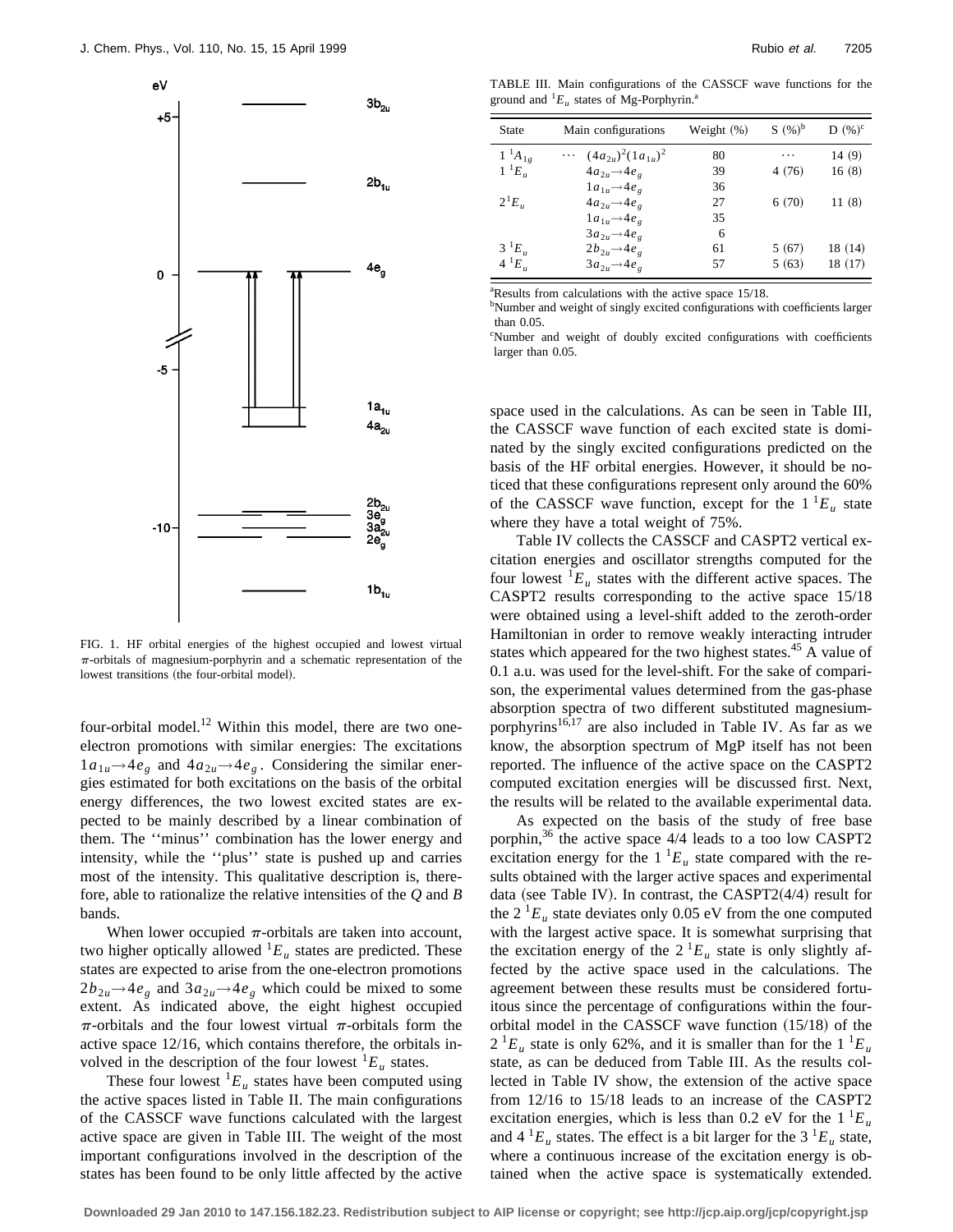TABLE IV. Calculated excitation energies  $(eV)$  and oscillator strengths  $(f)$  for the optically allowed excited states of Mg-Porphyrin compared to the experimental data.

|              |             |        |                 |                  | Experiment |           |                  |
|--------------|-------------|--------|-----------------|------------------|------------|-----------|------------------|
| State        | $(O/E)^a$   | CASSCF | PT <sub>2</sub> | $\boldsymbol{f}$ | Mg-Etiob   | $Mg-TPPc$ | Assignment       |
| $1^{-1}E_u$  | 4/4         | 3.59   | 1.45            | 0.021            | 2.14       | 2.07      | $\mathcal{Q}$    |
|              | 12/16       | 3.20   | 1.62            | 0.011            |            |           |                  |
|              | 13/18       | 3.05   | 1.71            | 0.008            |            |           |                  |
|              | 14/16       | 3.11   | 1.66            | 0.004            |            |           |                  |
|              | $15/18^{d}$ | 3.06   | 1.78            | $\cdots$         |            |           |                  |
| $2^{1}E_{u}$ | 4/4         | 5.29   | 2.60            | 1.395            | 3.18       | 3.05      | $\boldsymbol{B}$ |
|              | 12/16       | 4.95   | 2.66            | 0.702            |            |           |                  |
|              | 13/18       | 4.95   | 2.59            | 0.923            |            |           |                  |
|              | 14/16       | 4.91   | 2.66            | 0.824            |            |           |                  |
|              | $15/18^{d}$ | 4.98   | 2.65            | $\ddots$         |            |           |                  |
| $3^1E_u$     | 12/16       | 5.17   | 2.87            | 0.272            | (3.4)      |           |                  |
|              | 13/18       | 5.28   | 2.91            | 0.200            |            |           |                  |
|              | 14/16       | 5.15   | 3.11            | 0.150            |            |           |                  |
|              | $15/18^{d}$ | 5.35   | 3.18            | $\cdots$         |            |           |                  |
| $4~^{1}E_u$  | 12/16       | 5.68   | 3.38            | 0.561            | 3.81       | 3.97      | $\boldsymbol{N}$ |
|              | 13/18       | 5.83   | 3.32            | 0.379            |            |           |                  |
|              | 14/16       | 5.91   | 3.42            | 0.569            |            |           |                  |
|              | $15/18^{d}$ | 6.09   | 3.55            | $\ddots$         |            |           |                  |

<sup>a</sup>Number of orbitals/number of electrons included in the active space (see Table II).

<sup>b</sup>Gas-phase absorption spectrum of Mg-Etioporhyrin I (Ref. 16).

<sup>c</sup>Gas-phase absorption spectrum of Mg-Tetraphenylporphyrin (Ref. 17).

d CASPT2 calculations using a level-shift of 0.1 a.u.

However, the difference between the  $CASPT2(14/16)$  and CASPT2(15/18) results for the  $3<sup>1</sup>E<sub>u</sub>$  state is less than 0.1 eV. Therefore, the present results are expected to be converged with respect to the active space used within 0.2 eV. This does not imply, of course, that the accuracy of the results is 0.2 eV, only that with this basis set and using the CASPT2 approach the results will not improve further.

The most intense feature of the gas-phase absorption spectrum of Mg-Etioporphyrin I (Mg-Etio), reported by Edwards *et al.*, <sup>16</sup> corresponds to the *B* band. The *Q* band has only a low intensity and shows two peaks ascribed to the  $(0-0)$  and  $(0-1)$  vibrational components.<sup>16</sup> The oscillator strengths for the *Q* and *B* bands were estimated to be in the ratio of 1 to 21 from the absorption spectrum of Mgtetraphenylporphyrin (Mg-TPP) measured in benzene solution.<sup>10</sup> Based on the computed excitation energies and oscillator strengths, the assignment of the *Q* band to the  $1^{1}E_{u}$  state is clear, as well as the fact that the  $2^{1}E_{u}$  state corresponds to the *B* band. The  $1^{1}E_u$  state is located at 1.78  $eV$  [CASPT2(15/18) result], with an oscillator strength predicted to be around  $60-200$  times smaller (depending on the active space) than for the  $2^{1}E_u$  state. This is larger than the experimentally obtained relation. The difference is most likely due to vibrational enhancement of the intensity of the lower state. The 0–0 component of the *Q* band has been observed at  $\approx$  2.1 eV in the gas-phase absorption spectrum of substituted magnesium-porphyrins (see Table IV).<sup>16,17</sup> The  $Q$ band of MgP has been studied in low-temperature rare gas and nitrogen matrices, where the 0–0 band is detected at 2.2  $eV.<sup>46</sup>$ 

The Soret region  $(B \text{ band})$  of the absorption spectrum of

Mg-Etio appears in the energy range 3.1–3.5 eV, with the maximum at 3.18 eV.<sup>16</sup> The 2<sup>1</sup> $E_u$  state is the most intense of the four states studied here. The transition is predicted at 2.7 eV and should clearly be assigned to the intense *B* band. According to the best calculation level used in this study, the weaker  $3 \text{ }^{1}E_u$  state is located 3.18 eV above the ground state. We assign this state to the shoulder at the high energy side of the *B* band, which appears at  $\sim$ 3.4 eV. The 4  $^{1}E_u$  state, computed at 3.55 eV using the largest active space, is thus assigned to the *N* band, which has the maximum at 3.81 eV in the absorption spectrum of Mg-Etio.<sup>16</sup>

Overall, the computed excitation energies are underestimated  $(0.3-0.5 \text{ eV})$  with respect to the experimental data coming from substituted magnesium-porphyrins. The same trend, but with smaller deviation, was found in our previous study free base porphin.<sup>23</sup> However, the proposed assignments for the excited states of MgP are consistent with the observed spectra in substituted systems. Moreover, they are strongly supported by the recent interpretation of the electronic spectrum of free base porphin, $^{23}$  as we shall discuss below.

The symmetry adapted cluster-configuration interaction (SAC-CI) method has recently been applied to the study of the excited states of MgP by Hasegawa *et al.*<sup>27</sup> A small basis set, without polarization functions, was used. The SAC-CI results are shown in Table V together with the CASPT2 excitation energies and oscillator strengths computed using the active space 13/18 and a basis set which lacks polarization functions in order to have a more comparable set of results. The first thing to notice is the increase obtained in the CASPT2 values  $(0.2-0.5 \text{ eV})$  when the polarization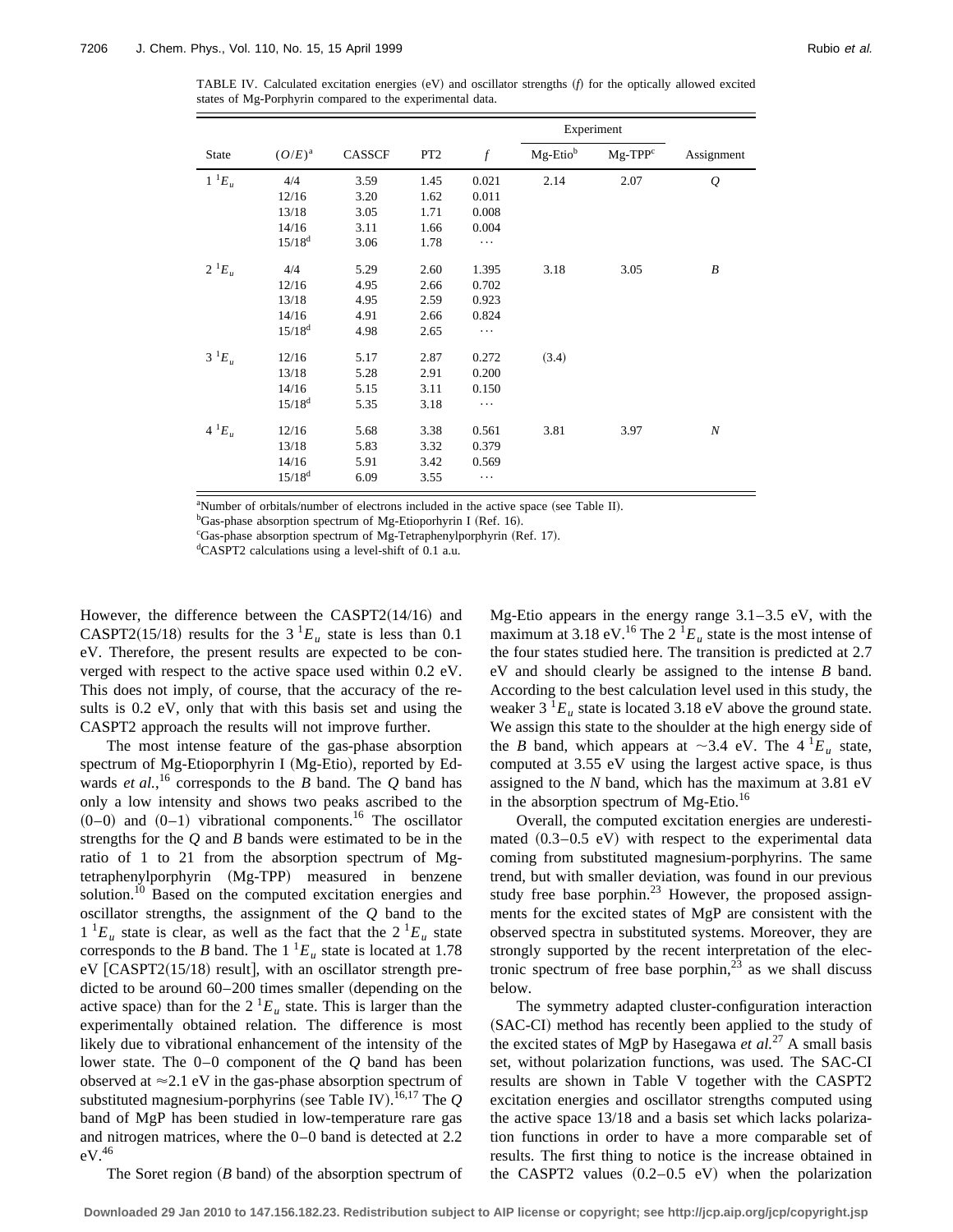TABLE V. CASPT2 excitation energies (eV) and oscillator strengths (*f*) of the singlet  $E_u$  states of Mg-Porphyrin compared to other *ab initio* results.<sup>a</sup>

|              |                    | BS1 <sup>b</sup> |                    | BS2 <sup>c</sup>   |                          |
|--------------|--------------------|------------------|--------------------|--------------------|--------------------------|
| <b>State</b> | CASPT <sub>2</sub> |                  | CASPT <sub>2</sub> |                    | $SAC-CId$                |
| $1^{-1}E_u$  | 1.71               | 0.008            | 1.95               | $8 \times 10^{-5}$ | $2.01(1.5\times10^{-3})$ |
| $2^{1}E_{u}$ | 2.59               | 0.923            | 2.91               | 1.128              | 3.63(1.99)               |
| $3^1E_u$     | 2.91               | 0.200            | 3.37               | 0.107              | 4.15(0.069)              |
| $4^{1}E_{u}$ | 3.32               | 0.379            | 3.84               | 0.476              | 4.89 (0.590)             |

<sup>a</sup>The active space 13/18 has been used in the CASSCF/CASPT2 calculations.

 $^{b}Mg[4s3p1d]/C,N[3s2p1d]/H[2s]$  basis set.

 $\binom{c}{Mg}$  [4*s*3*p* 1*d*]/C,N[3*s*2*p*]/H[2*s*] basis set.

<sup>d</sup>Reference 27. The computed oscillator strengths are given within parentheses.

functions are excluded of the basis set, which is in line with the influence found in the study of  $FBP<sup>23</sup>$ . Therefore, the lack of polarization functions in the basis set fortuitously improves agreement with experiment. On the other hand, the SAC-CI method yields larger excitation energies than the CASPT2 method for all the states investigated. The difference between both sets of results increases when the energy of the state increases. This is also the trend found when comparing the CASPT2 and SAC-CI results for FBP.<sup>23</sup>

The larger SAC-CI excitation energies compared to the CASPT2 values explains the different assignments made by Hasegawa *et al.*<sup>27</sup> Thus, these authors have assigned the  $3<sup>1</sup>E<sub>u</sub>$  state to the *N* band and the  $4<sup>1</sup>E<sub>u</sub>$  state to the *M* band with a maximum observed at 5.8 eV in Mg-Etio<sup>16</sup> and at 6.2 eV in Mg-TPP. $^{17}$  With this assignment, the SAC-CI results agree with the experimental data for the three lowest  ${}^{1}E_u$ states (with a tendency to overestimate the energies), while the SAC-CI excitation energy for the  $4^1E_u$  state is now lower than experiment (computed value 4.9 eV, experiment in the region around  $6$  eV). Considering the SAC-CI results for free base porphin, $2<sup>1</sup>$  the computed excitation energies, and therefore, the conclusions reached in the SAC-CI study, $27$  are not expected to be considerably modified by further extensions of the one-electron basis set. The assignments proposed in the present study, with the second and third  ${}^{1}E_u$  states related to the *B* band and the  $4{}^{1}E_u$  state ascribed to the *N* band, lead to a consistent set of results, not only with the experimental information but also between them, in the sense that deviation from experiments is similar for all states. The same interpretation of the electronic spectrum of MgP as the one suggested here was provided in the first *ab initio* study performed by Petke *et al.*<sup>26</sup> in 1978. At that time, the computed excitation energies had to be fitted, using the theoretical and experimental values coming from clear assignments, in order to get a better estimate of the transition energies and make the assignments possible. $^{26}$ 

We now address the question of how the interpretation given in the present work for the electronic spectrum of MgP is supported by the results obtained for the excited states of free base porphin in our previous study.<sup>23</sup> To discuss this point, we recall some of the results. The excitation energies and oscillator strengths previously computed for FBP are collected in Table VI together with the present results for MgP. In FBP, due to the lower symmetry, the  ${}^{1}E_u$  states are split into  ${}^{1}B_{3u}$  and  ${}^{1}B_{2u}$ . According to the CASPT2 results, the splitting is, however, only  $\approx 0.1$  eV, except for the first pair of states where the computed energy difference is 0.44 eV, in agreement with the gas-phase experimental data.<sup>17</sup> The  $B$  band appears in FBP broader than in MgP (and than in metal-porphyrins) with a pronounced shoulder in the high energy tail, which corresponds to the so called *N* band in this system.<sup>17</sup> As indicated in Table VI, the *B* band is assigned to the  $2^{1}B_{3u}$  and  $2^{1}B_{2u}$  states and the *N* band corresponds to the third pair of states. These four states are predicted to be responsible for the intensity of the *B*–*N* band in porphin. The assignment of the  $2^{1}E_{u}$  and  $3^{1}E_{u}$  states of MgP to the *B* band, with the 3<sup>1</sup> $E_u$  state in the high energy tail, leads therefore, to the same description of this part of the spectrum as in porphin. The difference seems to be then a question of the

 $\text{FBP}^b$  MgP State  $PT2^c$  *f* Experiment<sup>d</sup> PT2 *f*  $1^{1}B_{3u}$  1.63 0.004 1.98<sup>e</sup>  $Q_x$ 1.66 0.004 *Q*  $1^{1}B_{2u}$  2.11 0.002 2.42<sup>e</sup>  $Q_y$  $2^{1}B_{2u}$  3.08 0.911 3.33 *B* 2.66 0.824 *B*  $2^{1}B_{3u}$  3.12 0.704<br>  $3^{1}B_{2u}$  3.42 0.458  $3^{1}B_{2u}$   $3.42$  0.458 3.65 *N* 3.11 0.150  $3^{1}B_{3u}$  3.53 0.833  $4^{1}B_{2u}$  3.96 0.341 4.25 *L* 3.42 0.569 *N*  $4^{1}B_{3u}$   $4.04$  0.202

TABLE VI. Calculated excitation energies (eV) and oscillator strengths  $(f)$  for the lowest singlet  $\pi \rightarrow \pi^*$ optically allowed excited states of free base porphin and Mg-Porphyrin.<sup>2</sup>

<sup>a</sup>Results from calculations with the active space 14/16.

b Reference 23.

c Calculations using a level-shift of 0.4 a.u.

<sup>d</sup>Gas-phase absorption spectrum (Ref. 17).

e 0–0 band.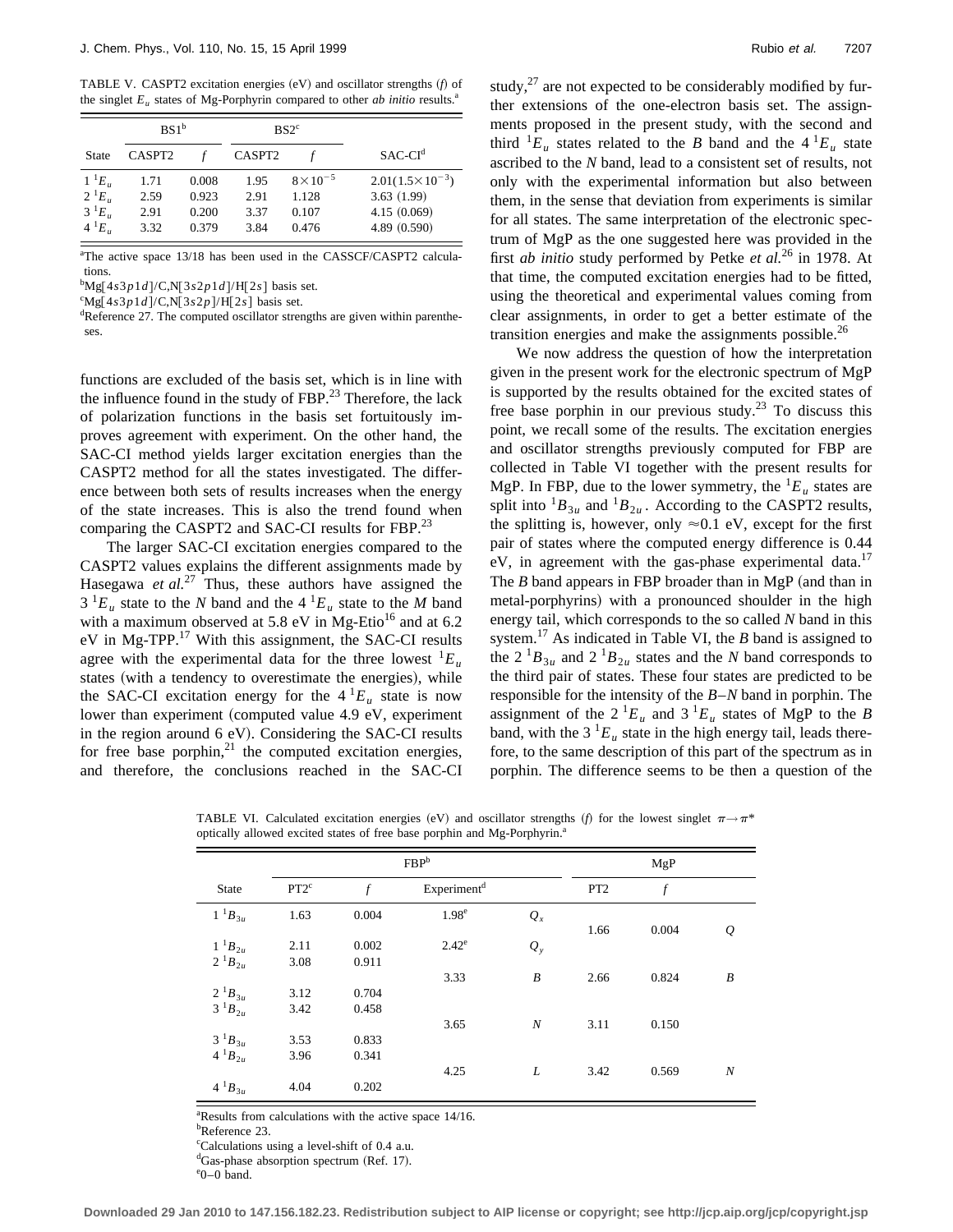TABLE VII. Computed excitation energies (eV) of the optically forbidden  $\pi - \pi^*$  excited states of Mg-Porphyrin.

| <b>State</b>   | O/E   | <b>CASSCF</b> | CASPT2            |
|----------------|-------|---------------|-------------------|
| $1~^1\!A_{2g}$ | 13/18 | 5.14          | 2.75              |
|                | 14/18 | 5.13          | 2.72              |
| $1~^1B_{2g}$   | 13/18 | 4.77          | .                 |
|                | 14/18 | 4.65          | 2.78              |
| $2^{1}B_{2g}$  | 13/18 | 5.15          | 2.67              |
|                | 14/18 | 4.94          | 2.78              |
| $1~^{1}B_{1g}$ | 13/18 | 5.34          | 3.08              |
|                | 14/18 | 5.25          | 3.05              |
| $2^{1}B_{1g}$  | 13/18 | 4.48          | .                 |
|                | 14/18 | 4.43          | 3.29 <sup>a</sup> |
| $2^{1}A_{2g}$  | 13/18 | 5.53          | 3.22              |
|                | 14/18 | 5.29          | 3.31              |
| $2^{1}A_{1g}$  | 13/18 | 4.91          | 3.55              |
|                | 14/18 | 4.93          | 3.38              |
| $3^{1}B_{2g}$  | 13/18 | 5.76          | 3.34              |
|                | 14/18 | 5.62          | 3.50              |

<sup>a</sup>A level-shift of 0.2 a.u. was used.

names used for the bands, since the band called *N* in magnesium-porphyrins, assigned to the  $4^1E_u$  state, appears separated from the *B* band. That *N* band could better be related to the *L* band in porphin, as the similar description of the corresponding states suggests (see Table III and Table II in Ref. 23). The general similarity between the electronic spectra of porphin and metal-porphyrins gives support to these suggestions.

On the other hand, the narrower Soret band in magnesium-porphyrins compared to porphin can be attributed not only to the increase of the symmetry but also to the smaller values estimated for the intensity of the transition to the  $3^1E_u$  state, as indicated by the oscillator strengths reported in Table VI. The different intensities for the third state in the two systems can be rationalized by the differences found in the CASSCF wave functions of the states. Thus, the  $3<sup>1</sup>B<sub>3u</sub>$  state of FBP is mainly described by the one-electron promotions  $4b_{1u}$   $\rightarrow$   $4b_{2g}$  and  $5b_{1u}$   $\rightarrow$   $4b_{2g}$ , with weights of 29% and 22%, respectively, while the  ${}^{1}B_{3u}$  component of the  $3<sup>1</sup>E<sub>u</sub>$  state of MgP is dominated by the singly excited configuration  $5b_{1u} \rightarrow 4b_{2g}$  (61%). It should be clarified that the  $5b_{1u}$  orbital of MgP corresponds to the  $4b_{1u}$  orbital of FBP. The 3  ${}^{1}B_{3u}$  state of FBP shows, therefore, some mixing with the intense  $2^{1}B_{3u}$  state through the singly excited configuration  $5b_{1u} \rightarrow 4b_{2g}$ .

Finally, we present in Table VII the computed excitation energies for the optically forbidden  $\pi \rightarrow \pi^*$  states of magnesium-porphyrin. The states up to 3.5 eV have been considered. A first set of calculations were performed using the active space 13/18, which was subsequently extended with an extra virtual orbital (active space  $14/18$  in Table VII), following the CASPT2 requirements found for two of the states studied. As expected, the CASPT2 excitation energies are slightly affected by the extension of the active space, excluding of course the states where that extension was needed in order for the state to be included in the CASSCF configuration space. The influence of the active space is, however, more important for the two highest states, but still the changes in the excitation energies are less than

| <b>State</b>   | $(O/E)^a$ | <b>CASSCF</b> | CASPT <sub>2</sub> | Experiment                  |
|----------------|-----------|---------------|--------------------|-----------------------------|
| $1 \ ^3E_u$    | 4/4       | 3.24          | 1.12               |                             |
|                | 12/16     | 2.73          | 1.46               |                             |
|                | 13/18     | 2.58          | 1.57               | $1.7^{\rm b}$ $1.6^{\rm c}$ |
|                | 14/16     | 2.54          | 1.55               |                             |
| $2^{3}E_{\mu}$ | 4/4       | 2.70          | 1.54               |                             |
|                | 12/16     | 2.43          | 1.82               |                             |
|                | 13/18     | 2.38          | 1.92               |                             |
|                | 14/16     | 2.41          | 1.79               |                             |

<sup>a</sup>Number of orbitals/number of electrons included in the active space (see Table II).

<sup>b</sup>Phosphorescence spectrum of magnesium etioporphyrin II in EPA glass  $(Ref. 11).$ 

<sup>c</sup>Phosphorescence spectrum in (EPA) glass; sharp peak with maximum at 790 nm (Ref. 10).

0.2 eV. As can be seen in Table VII, the lowest optically forbidden state appears at 2.7 eV, that is in the Soret region of the spectrum. Theoretical studies of free base porphi $n^{21,22}$ have also predicted that the forbidden states start to appear in the Soret region. The present results find eight optically forbidden  $\pi \rightarrow \pi^*$  states in the energy range 2.7–3.5 eV, as shown in Table VII. As regards the CASSCF description of the states, they are mainly characterized by excitations to the double degenerate LUMO orbital, except for the  $1^{1}B_{2g}$  and  $2^{1}B_{1g}$  states where the LUMO+1 orbital has an important contribution.

The two lowest triplet states of  $E_u$  symmetry have also been studied using different active spaces. The results are collected in Table VIII together with the experimental data coming from the phosphorescence spectra.<sup> $[0,11]$ </sup> As can be seen in the table, the active space 4/4 provides too low CASPT2 excitation energies while the values obtained with the larger active spaces seem to be converged to  $\approx 0.1$  eV. The lowest triplet state,  $1 \, {}^3E_u$ , is located at 1.55 eV above the ground state at the  $CASPT2(14/16)$  level, in agreement with the energy 1.6–1.7 eV determined from the phosphorescence spectra in EPA glass.<sup>10,11</sup> The most extensive calculation places the  $2^{3}E_{u}$  state at 1.79 eV, that is, quite close in energy to the  $1 \,^3E_u$  state. The CASSCF description of the two lowest triplet  $E_u$  states is dominated by one singly excited configuration: The  $4a_{2u} \rightarrow 4e_g$  with weight 81% in the  $1^{3}E_{u}$  state and the  $1a_{1u} \rightarrow 4e_{g}$  (82%) for the  $2^{3}E_{u}$  state.

### **IV. SUMMARY**

In this paper, we have reported results for the vertical excitation energies on the low-lying singlet and triplet excited states of magnesium-porphyrin. The investigation has been performed using the CASSCF/CASPT2 methodology and a split-valence polarization basis set and constitutes the highest level of theory used for the study of the excited states of a metal porphyrin so far.

The present results lead to a different assignment of the electronic spectrum compared to the other recent *ab initio* study. They are in agreement with experiment and also consistent with earlier results obtained for free base porphin us